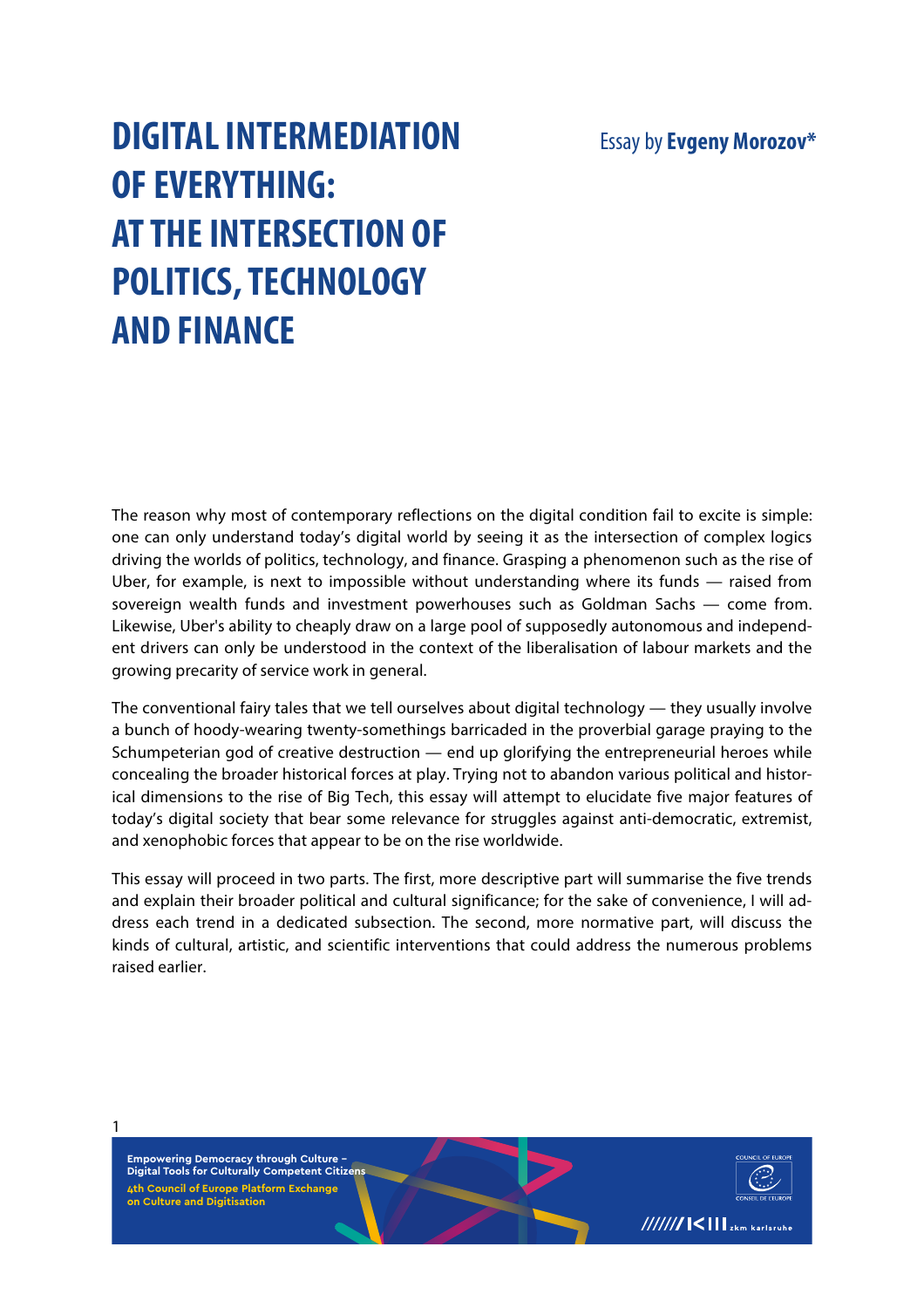#### **Data Extractivism**

In the first six months of 2017, four big US tech firms — Alphabet, Amazon, Microsoft, and Facebook — have seen their stock valuations grown by an amount greater than the GDP of the oil-rich Norway. Similar trends can be observed in China, where a home-grown industry around its own giants — Tencent, Baidu, Alibaba, JD.com — has emerged to rival America's supremacy.

One can dismiss such trends as the beginning of a new bubble — perhaps, a replay of the dotcom craze of the late 1990s. There are, however, some solid reasons why such reading would not be accurate. First, unlike the late 1990s, there are some valid economic models underpinning the immense growth of such firms. Second, the immense valuations of the digital firms partly reflect their ownership of the most important resource of the 21<sup>st</sup> century: data — a digital residue of various social, economic, and cultural networks and relationships that crisscross our lives.

In fact, it would not be inappropriate to describe the logic that drives the development of this sector as "data extractivism" — in a direct parallel to the natural-resource extractivism that has driven the activities of energy firms and commodity producers across the globe.

The key premise of data extractivism is that users are valuable stocks of data; technology companies, in turn, design clever ways to have us part with that data — or at least share it with them. They need this data either to fuel their advertising-heavy business models — more and better data yields higher advertising earnings per user — or they need it in order to develop advanced modes of artificial intelligence centred around the principle of "deep learning"; here, the diversity of data inputs —and the ability to leverage millions of users to teach different behaviours to the machine — comes in handy.

Seeing the emerging digital economy through the lens of data extractivism sheds light on many phenomena that have to date remained undertheorised and poorly understood. For example, the much-discussed problem of online distraction and fatigue generated by the use of Twitter or Facebook does not require the usual moralistic and paternalistic discourse of "the Internet is making us stupid and we should be responsible enough to disconnect."

Rather, such fatigue can be explained as a natural consequence of data extractivist models adopted by the providers of the firms: they are the ones designed their systems to offer maximum distraction as that's the way to maximise the number of clicks — and hence data about us — that we produce on their sites. They keep drilling our psyches the way oil companies drill the ground and data keeps flowing from our emotional reservoirs.

## **Digital Intermediation of Everything**

Data extractivism has both political and economic consequences. On the political end, we see the narrowing of political opportunities that were supposed to widen up with the growth and broader distribution of digital technologies; ambitious political projects — be it the revamp of healthcare or education systems or of public administration systems — now increasingly require some form of intermediation by the providers of digital services. On the economic end, we see immense

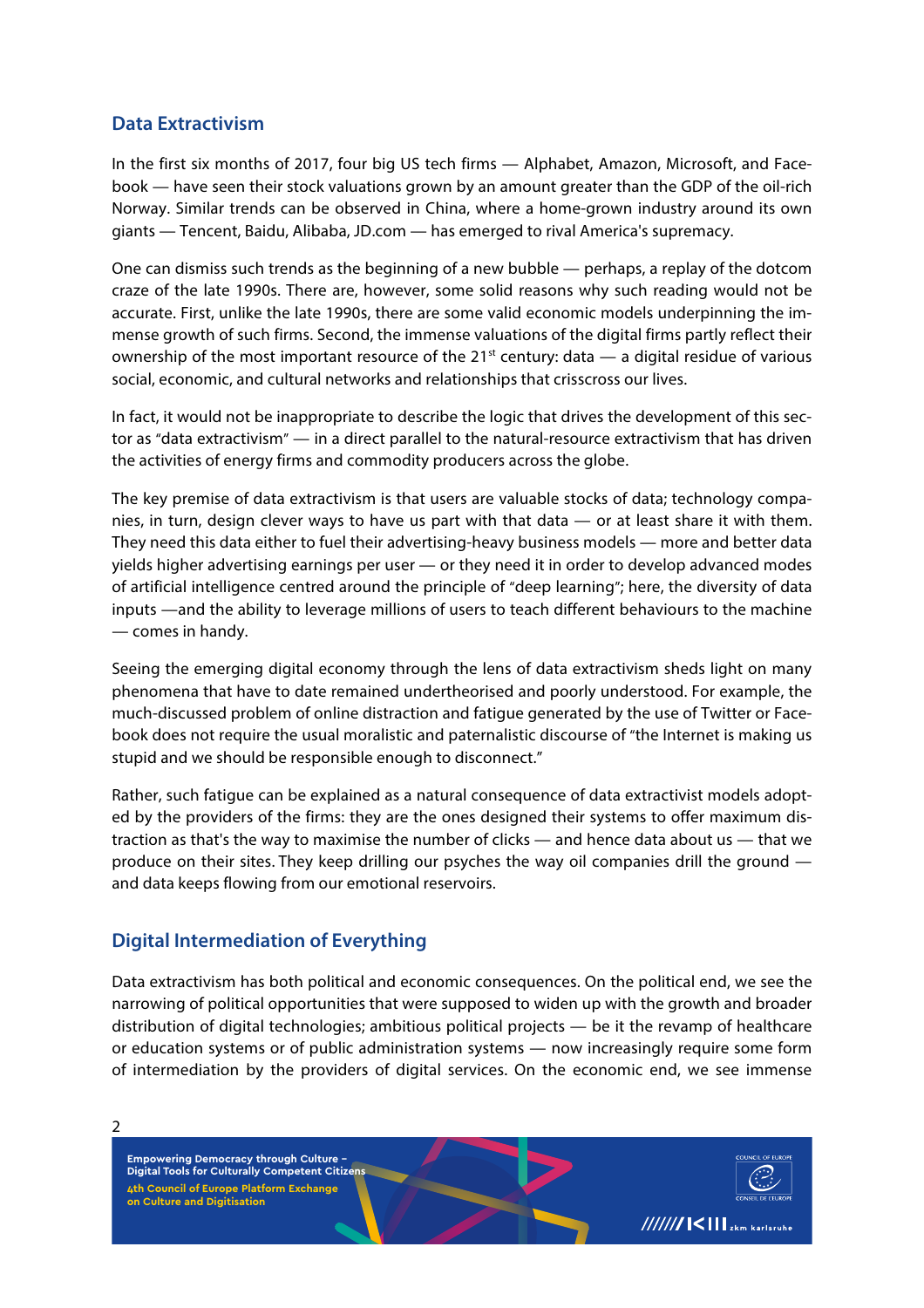wealth flow to just a handful of investors who were clever and quick enough to invest into this sector; the mechanics of this industry, however, is not necessarily favourable to helping to recover global economic growth — the concentration of data and, by extension, AI services in the hands of just several firms might result in them becoming the key gatekeepers (and, potentially rentseeking gatekeepers) in the new digital economy.

The bargain of data extractivism was too hard for most politicians to resist: the ability to have advertisers pay for the provision of telecommunications services — be it search or email or even cross-indexing of academic papers through Google Scholar — has helped to alleviate the burden on the public purse while helping to claim that a new kind of gentler, more caring digital capitalism was in the making. As data extractivism branched out from relatively trivial services into areas like health, education, insurance, and so on — these are all data-intensive fields — there immediately emerged the prospect that, somehow, many of these activities, too, can be subsidised by whoever is interested in claiming ownership upon the data produced in those areas.

This explains how Google came to striking a deal with Britain's National Health Service, which allowed the search giant to deploy its AI service to examine health data belonging to several million patients — all in an effort to find early signs of kidney diseases. Given that governments themselves suffer from the effects of self-imposed austerity measures and thus have little money to spend on welfare, while technology firms have the data and the computing infrastructure that can yield some savings while providing useful services, it's very tempting to recruit these firms and build the foundations of a new, very different kind of welfare state: a digital welfare state where most services are to be provided by data-hungry digital giants.

Thus, we need to take stock of structural factors pushing governments and other public institutions into the hands of these big tech firms; the power balance of tomorrow's politics will favour private players over public ones in a way that has not been observed since the feudal era. It's to the technology firms — not our government — that we will run in case of, say, cyber-attacks. Ironically, of course, it's also because of the flaws in the software and digital systems designed by those very firms that those cyber-attacks become possible in the first place. The growing appeal of initiatives like the Digital Geneva Convention — touted by the likes of Microsoft as the right way forward in delegating even more power to the technology sector in dealing with problems like cyber security — indicate that the very possibility of intermediary institutions that reflect public rather than private — interests is now facing extinction.

#### **The New Algorithmic Consensus**

Nowhere is this shift towards private power more evident than in recent efforts to diagnose and eliminate fake news. Here one can see how the dominant theme of the public debate on the issue has not been the question of why it is that clearly fake and erroneous news items circulate so widely but, rather, who it is that pays for their production and how it is that we can limit their impact. The former question can only be referenced with a reference to data extractivism: fake news items — which has existed as long as news has existed — now find greater circulation online because they fit very well into the click-obsessed business models of the data extractivist giants.

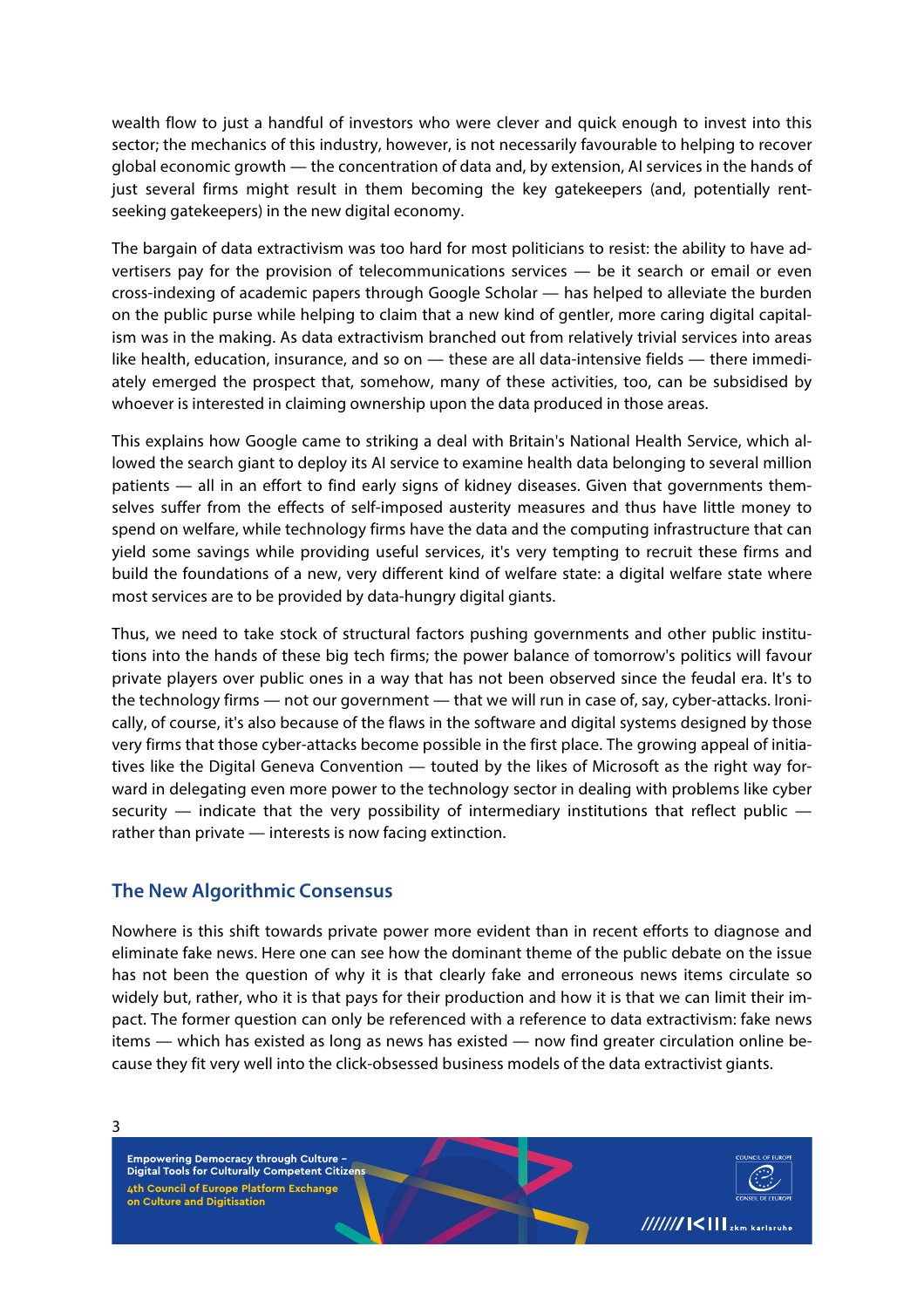In other words, these items travel so fast because this is how Facebook and Twitter make money: an item shared by just a handful people on Facebook might even cost Facebook money — it needs to be widely shared to be profitable. Under such conditions, the right way to liberate us from fake news seems evident: we need to liberate our communication networks from their reliance on data extractivism and base them on a different set of principles not rooted in the drive to harvest data, be it for advertising or AI.

However, since the question of "data extractivism" forms part of the broader political unconscious of the contemporary world, it hardly features in policy debates. Hence the preferred way to deal with fake news: to increase even further our reliance on the tech giants and given them even more power to identify what counts as fake and what counts as genuine and true. Of course, they can only do so by means of algorithms — even if they manage to recruit partners from the journalistic world to bolster the legitimacy of their efforts.

To have so much faith in the ability of algorithms — especially given everything we already know about just how useless they are at distinguishing photos of the works of art from, say, photos of pornography — is a sure path to cultural and political disaster. The false veneer of objectivity that every news item processed by Facebook will carry forever might, in the long run, do more damage to the public sphere than the current, largely chaotic approach.

Now, the struggle to eliminate and control fake news by means of a politically enforced algorithmic consensus is part of a broader effort to recruit predictive technologies — drawing on huge swathes of data already accumulated — in the name of control and policing. This is so regardless of whether we are policing the streets — as is the case with many "smart city" initiatives — or public discourse. But there's no consensus behind the new Algorithmic Consensus: the supposedly objective data that the algorithms are supposed to draw upon in deciding who counts as a terrorist threat, who might commit a crime in the next few months, who is to be released on parole from prison — all of these predictions feed on historical data which itself reflects existing and historical power imbalances. Thanks to Alphabet, Facebook, and their peers we now have the means to make such predictions on an industrial scale, making it even harder to redress the injustices that gave rise to skewed data sets to begin with.

## **Predatory Emancipation**

Any effort to understand why the intensification of the regime of data extractivism has failed to generate widespread discontent has to grapple with the ideological allure of Silicon Valley. Here one can also detect a certain logic at play — a logic of what I call "predatory emancipation." The paradox at the heart of this model is that we become more and more entangled into political and economic webs spun by these firms even as they deliver on a set of earlier emancipatory promises. They do offer us a modicum of freedom — but it only comes at the cost of greater slavery.

For example, we can gain free time — thanks to Google's virtual assistants, its ability to analyse our calendar and email and set up automatic reminders and appointment dates — but only at the cost

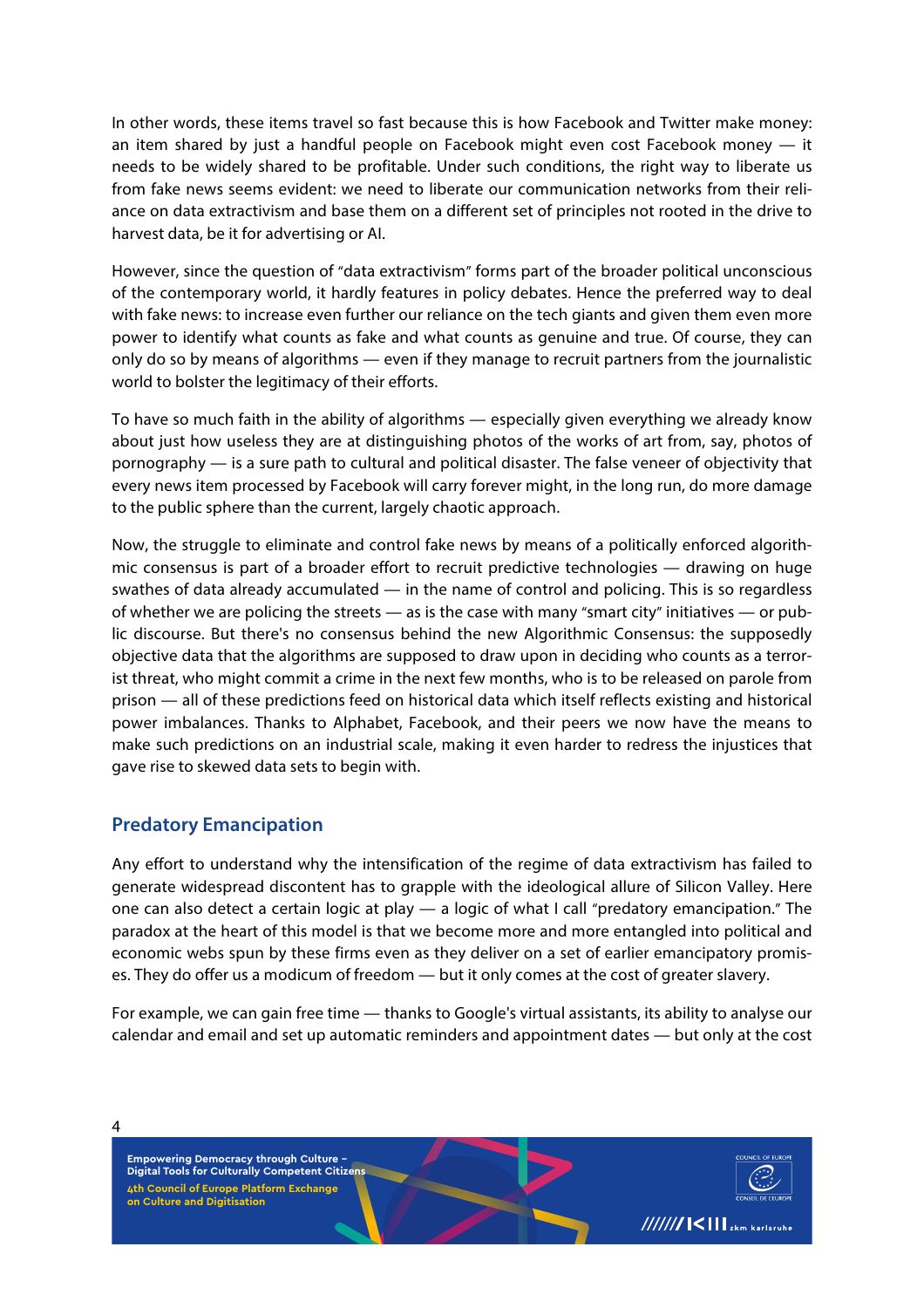of completely surrendering ourselves and our data to its systems. In fact, Google's entire promise is constructed in these terms: we can only enjoy it to the fullest if we surrender to the fullest.

Emancipation, as long as it is conducted on terms established by Silicon Valley, is a never-ending process because every act of emancipation creates several new types of dependencies. And the reason why a bunch of information services is seen as a path towards emancipation itself has to do with the reframing of what it means to be free in the 21<sup>st</sup> century: by and large, this is a freedom to choose in the global marketplace rather than freedom to offend and provoke those in power.

We are moving towards the model of "benevolent feudalism" — where a number of big industrial and, in our case, post-industrial grants take on the responsibilities of care and welfare — that was postulated by some analysts at the beginning of the 20<sup>th</sup> century as the future of industrial capitalism as such. It took an extra century to arrive at this vision but any sober analysis of the current situation should dispense with the "benevolent" part of the term and engage much deeper with its "feudalism" part: just because power is exercised upon us differently than in the good old days when the capitalist mode of production ruled supreme and unchallenged does not mean that we are ever more emancipated. After all, plenty of slaveholders in the American South argued that slavery, too, was a much more humane system than capitalism. The humanity of the current system is, by and large, beyond the point; the real question animating our inquiry should be whether our growing reliance on big technology firms enhances or diminishes our autonomy — not just as consumers, but also as citizens. There's little evidence that this is the case even if the resourcefulness of our communication efforts — measured by the ability to reach thousands at low cost has undoubtedly improved.

## **The End of History: The Techno-Utopian Edition**

One unstated but supremely important factor in the swift rise of Big Tech has been the assumption that the old conflicts — driven by class struggle or concerns about inequality of access to property or natural resources — have become a thing of the past and that a new classless world was now in the making, not least thanks to digital technology. After all, a world where the world's largest companies are also our main welfare and security providers is a world that no longer believes in either the presence of competing ideologies or in the prospect of revolutionary change.

This might have been a convenient assumption in the early 1990s when the "end of history" rhetoric was riding high. Today, however, such assumptions increasingly ring shallow; there's no denial that the levels of economic inequality are historically high, that globalisation has not benefited everyone equally, and that the world is brimming with angry people who are using their right to vote to deliver their "guilty" verdict on the establishment. However, while the rise of populist rhet- $\alpha$  oric — to be followed, undoubtedly, by populist practice — is incontrovertible, it has not in any way dented the key assumption — about the benevolence of the tech sector — on which the contemporary ideology of "technological utopianism" rests.

In fact, we could even go further: it's the dominance of this techno-utopian ideology that allows for the overall project — the one that believes that we are living in a classless society and that big

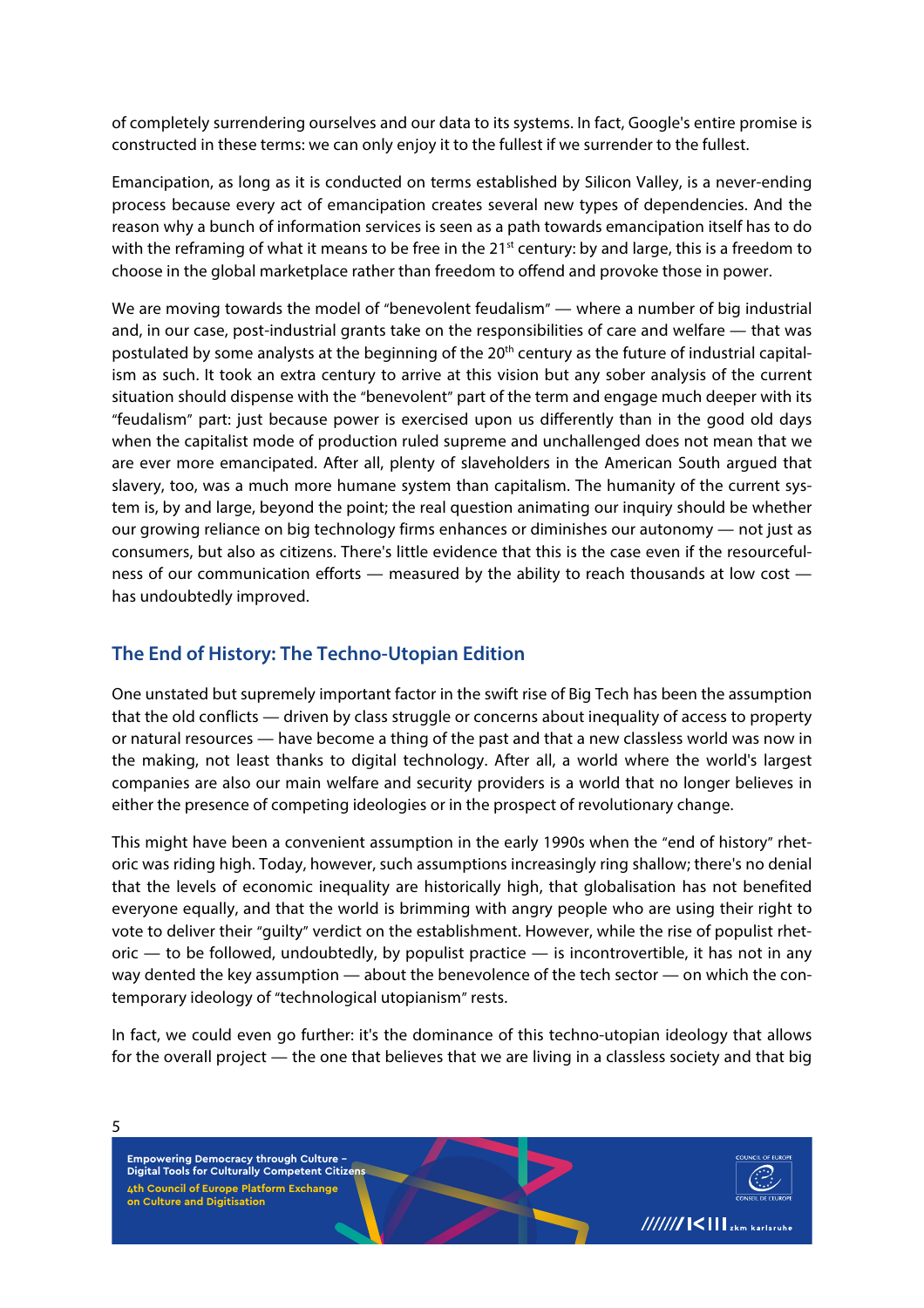conflicts over economic resources are a thing of the past — to go on unchallenged. After all, isn't it through technology — all hail the mobile phone! — that Africa is lifting itself out of poverty, joining the middle classes of the globe? Isn't it through technology — big data and algorithms to the rescue! — that those who were previously excluded from financial services can now get a loan and on terms that would not feature extortion-like interest rates? Isn't it through technology that those parents who cannot afford a baby sitter can still gain an hour of free time — thanks to YouTube?

As long as the dominant cultural narrative holds technology to be the weapon *of* the weak and the poor — rather than the weapon aimed *at* the weak and the poor — there's little hope that phenomena like data extractivism can be given their due. Here, of course, the question is not so much about technology as such but, rather, about technology as currently wielded by the data extractivist industry. Attached to a different logic, technology very well might be an ally of the weak and the poor; the reason why techno-utopian narrative always wins is because it is good at presenting every critique of the commercial and social logic attached to digital technologies as an outright conservative attack on technology  $-$  and progress!  $-$  as such. Making it harder to make such accusations would be a good first step towards having a responsible adult conversation about building a world not reliant on data extractivism.

# **INTERVENTIONS**

In this second part of the essay, I would like to propose and discuss some specific interventions to reverse or at least slow down some of the trends outlined above.

## **Breaking the Intellectual Monopoly of Big Tech**

First of all, we must undermine the intellectual hegemony of Big Tech on how we think about the future politics and the role that technology would play in it. We must recover the idea of citizenship that transcends the image of us being nothing more than just passive app-consumers who are pliable subjects of the global advertising empire keen to accelerate data extractivism.

To do this, we will need to break the discursive and intellectual monopoly that tech firms have held over our political imagination. Such monopoly is currently maintained through generous funding to media (via various journalism initiatives), museums (via corporate subsidies and lavish grants for digitisation of their holdings), and think-tanks (to influence research on antitrust and monopoly). But it's also maintained in much softer ways — by leveraging the immense goodwill that their brands have generated. Silicon Valley's public success derives, in part, from its ability to draw on the legacy of both 1960s hippie/counterculture *and* the Cold War science culture that many in the original counterculture were setting out to oppose — they are both Berkeley and MIT.

There's much that scientists and artists can do together to unpick specific hegemonic discourses around technology, especially many of the currently fashionable ones around AI. Given that AI and similar services have dangerous and potentially lethal consequences — especially when deployed

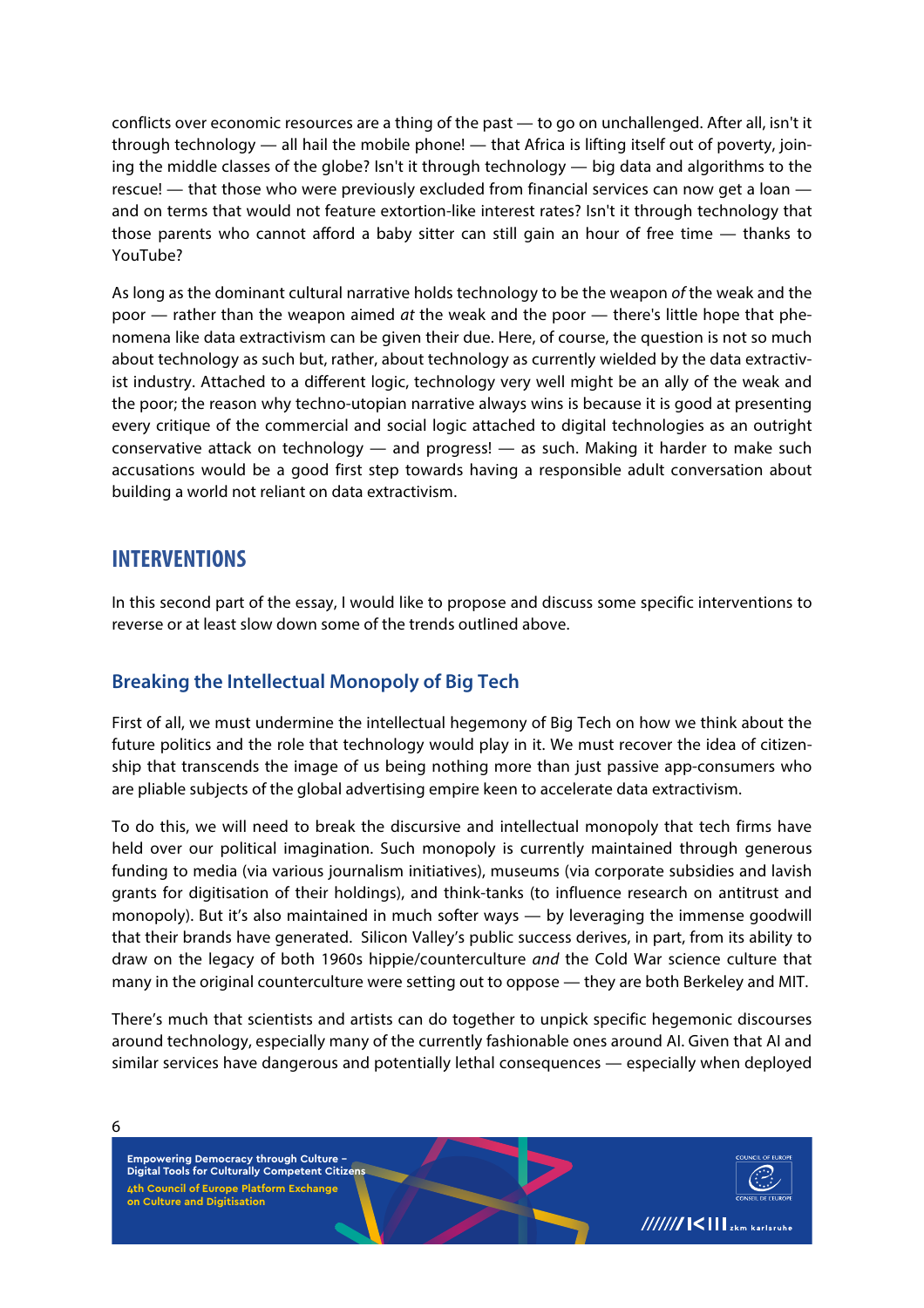for military purposes — we must remember that traditional discourses about the moral responsibility of scientists have not become obsolete. Artists, on the other hand, must do better not only in playing up the dystopian theme surrounding such but also articulating a vision of the future that does not default to frictionless consumerism.

## **Finding Power in The Digital**

It's also essential that artists — perhaps, collaborating with sociologists and historians — reveal just how empty of power struggle most of the popular techno-utopian visions are. We just need to look at many of the surrounding promises to see that underlying them is a latent assumption about the overcoming of contradictions of capitalism and the irrelevance of concepts like class. But any decent analysis of automation would suggest that class divisions will not simply fade away because we'll all get access to the same automated technologies; poor quality automation for the poor, artisanal handicraft for the rich — this seems like a far more plausible future.

In addition, civil society needs to relearn how to attack the growing normalisation of immense power that private actors — above all, corporations — hold of society, with few or trivial consequences for freedom and autonomy. That today's feudalism comes in smiley faces does not absolve us from the responsibility to think about its impact on the weakest members of society.

## **Beyond "Freedom as a Service"**

Two related ideas worth challenging also deserve some critical attention from civil society. One is the idea that all the negative features of the digital world — from the vulnerability of our computers to cyber-attacks to the sense of fatigue and distraction that many of us feel on using social media — are just the natural consequence of our own inability to control our desires. The other one is the idea that freedom is something to be sought and purchased in the marketplace, not the result of collective struggles in the political arena.

The former is a false narrative that takes little stock of the structural effects of data extractivism. To be preaching self-control in the face of data extractivism is like preaching entrepreneurship in the face of havoc wrought by neoliberalism: it's a way to reduce a collective and political problem down to the individual, consumerism-friendly level. Rupturing the excessively moralistic nature of the digital discourse while highlighting the deeply social and political nature of constrains in which individuals find themselves is a task that artists have traditionally excelled at; this could not and should not be just the preserve of sociologically-minded intellectuals.

There's a reason why the second type of narrative — that freedom is something to be harvested and provided for by our deeper/longer use of such services — holds so strong: it draws its strength from being rooted in a much earlier discourse of consumer sovereignty which lies at the very heart of the neoliberal project. The idea that markets provide us with a much better mechanism for exercising our freedom and individuality because our every "vote" counts and because, ultimately,

**Empowering Democracy through Culture – Digital Tools for Culturally Competent Citizens 4th Council of Europe Platform Exchange on Culture and Digitisation**

7

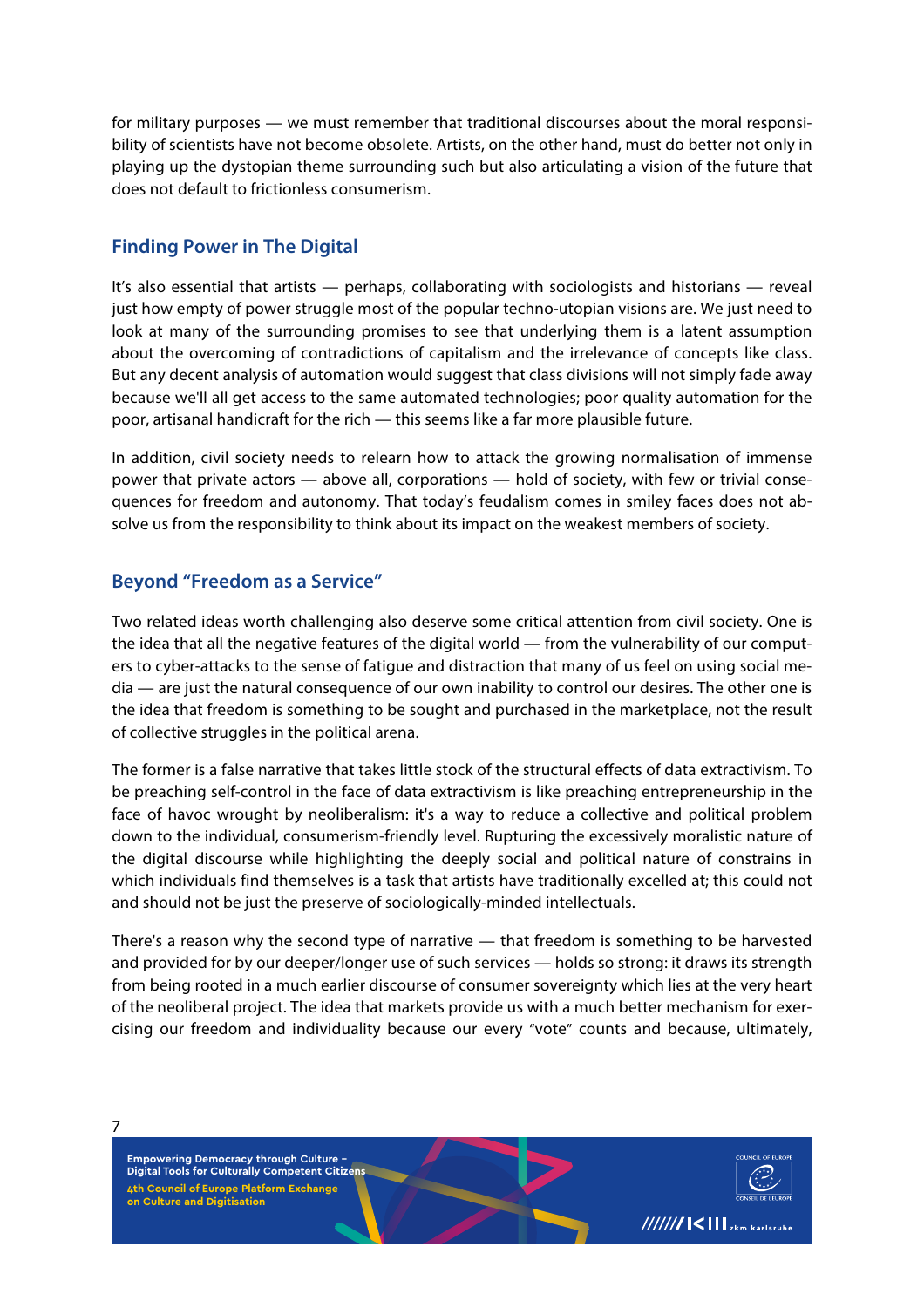companies that serve us will be punished much sooner than the political parties might be based on false premises but it does enjoy growing political support.

The challenge is to rethink and recover a very different idea of freedom and its many cognate concepts, from autonomy to privacy. A privacy delivered to us via a cute app — at just 5 Euros a month! — is a very different kind of privacy from the one delivered to us via a system of constitutional rights. The former is "privacy as a service"; the latter is "privacy as a right". The key to the hegemonic victory of Big Tech has been its ability to blur the distinction between the two and focus just on the underlying good: freedom, autonomy, privacy —while keeping mum on the roads that lead us there. Recovering those distinctions — if necessary by means of provocation while also revealing the rather limited conception of "freedom as a service" is a very important undertaking.

### **Challenging the Positivism of the Algorithmic Consensus**

It's also important to be able to reclaim algorithms as something that can cause and foster trouble — not just help preempt and eliminate it (which is how they are used today in most predictive policing systems, for example). Artists have traditionally been good at it and we need to find a way to claim algorithms as something that can also lead to random, serendipitous outcomes — and destabilisation of power relations, not just their entrenchment. The growing rationalisation of everyday life requires such kind of playful, even subversive interventions; we might not be anywhere closed to Adorno's dark vision of the "totally administered life" but the Internet of Things might get us there faster than we think.

Likewise, the turn to Big Data — and the underlying assumption that the bigger the dataset, the more truth it would yield — has surprisingly helped to recover many simplistic premises of positivism, along with their pernicious effects on how we think about knowledge. As a consequence, the current rehabilitation and subsequent formalisation of positivism into predictive systems is likely to recast long-standing cultural, racial, and ethnic biases as objective and empirical truths, baked into algorithms, and leading to even more discrimination. We already see such positivism run amok in predictive policing, facial recognition algorithms, travel databases in airports, etc. We will see even more of it once we deputise technology firms to control the flow of "fake news": mechanical rubber-stamping of certain concepts as "true" or "false" is not likely to enhance anyone's ability to see through propaganda. If anything, it may only blunt our ability to think critically about information that passed the algorithmic verification process. Fake consensus, enforced by algorithms drawing on flawed data, is every bit as bad as fake news.

On a broader level, we badly need to draw sharp distinctions between algorithms and the data that feeds them; we need to show that data is the Mechanical Turk in the algorithmic machine. Since much of deep learning (the method which underpins recent progress in AI) is still powered by historical data — and data, as any product of rational techniques of administration tends to incorporate, hide, and amplify biases — such revelations can help weaken the immense trust that most of us have in such seemingly objective systems. This is a formidable task for scientists, artists, and journalists to collaborate upon.